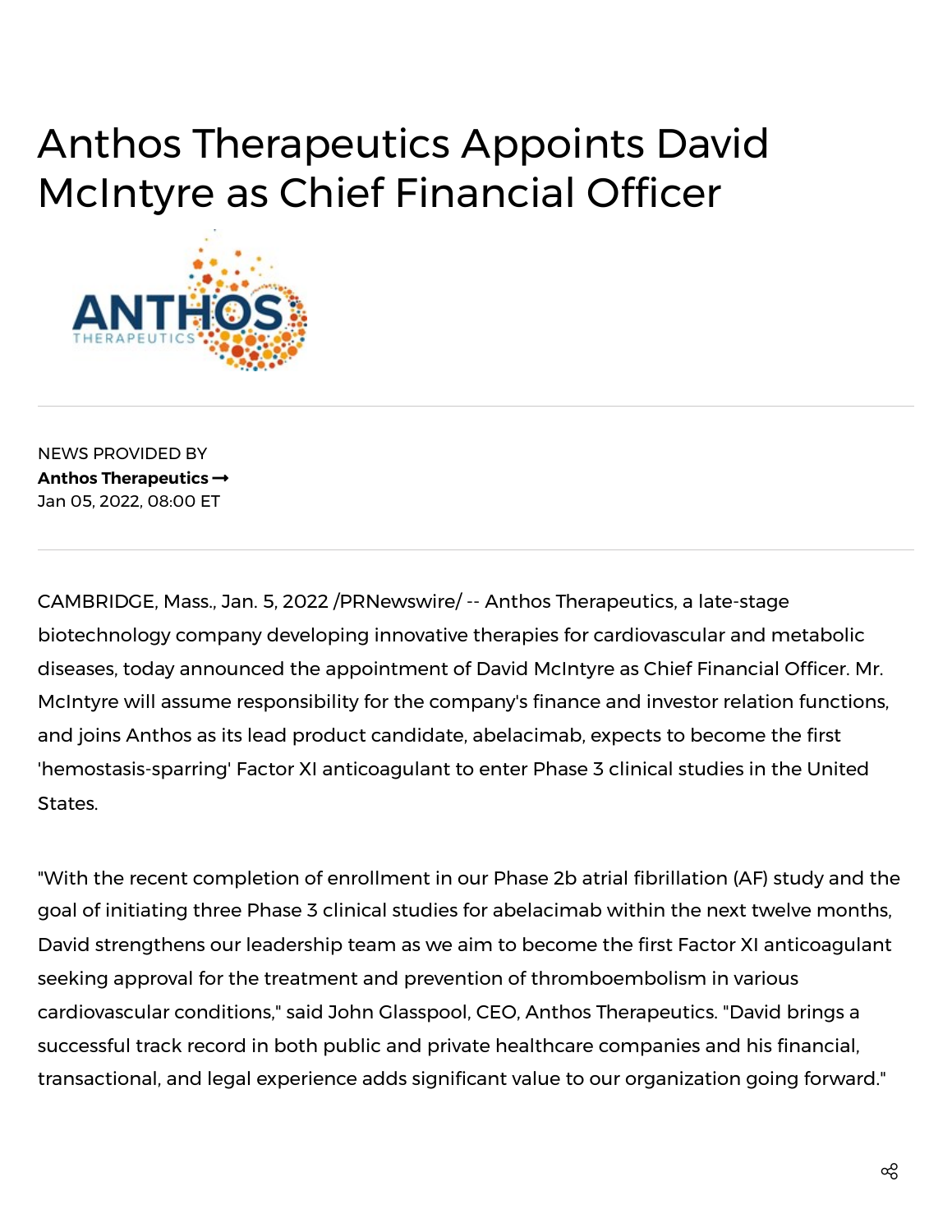Mr. McIntyre added, "Factor XI therapies are becoming increasingly recognized as a paradigm shift in anticoagulation as they are able to pharmacologically uncouple thrombosis from the bleeding and tolerability challenges commonly encountered with conventional anticoagulation therapies. I am excited to be joining a team made up of outstandingly talented individuals and investors working to bring abelacimab to the market so as to meet this serious medical need in anticoagulation."

Mr. McIntyre is an experienced healthcare executive having spent more than twenty years in various finance roles, including C-suite level roles across multinational and growth stage entities such as Tessa Therapeutics, Inc., AVITA Therapeutics, Inc. , HeartWare® International, Inc., and Braeburn, Inc. Mr. McIntyre's experience also includes nearly ten years as a Partner at Apple Tree Partners, a multi-billion-dollar life science venture capital and growth equity fund, giving him a deep knowledge of the US biotech and medical device markets.

Mr. McIntyre holds a Bachelor of Economics (Accounting) from the University of Sydney (Australia), a Bachelor of Laws from the University of Technology, Sydney (Australia) and a Master of Business Administration from Duke University (Fuqua Scholar). He is also a Certified Practicing Accountant and is admitted as a legal practitioner of the Supreme Court of the State of New South Wales (Australia) and of the High Court of Australia.

## **About Anthos Therapeutics**

Anthos Therapeutics is a late-stage biotechnology company focused on the development and commercialization of genetically and pharmacologically validated innovative therapies to advance care for people living with cardiovascular and metabolic diseases. Anthos's lead product, abelacimab, a highly selective, fully human monoclonal antibody with novel dual activity against both Factor XI and its activated form, Factor XIa, offers the promise of hemostasis-sparing anticoagulation for the prevention and treatment of arterial and venous thromboembolic events.<sup>1,2,3</sup> This ensures vital protection from arterial and venous thromboembolic events with a potentially reduced risk of clinically significant bleeding. Abelacimab is capable of achieving profound suppression of Factor XI activity for up to 30 days following a single intravenous or subcutaneous dose.<sup>2</sup> Once monthly subcutaneous administration of abelacimab led to marked reductions of free FXI levels from baseline.<sup>3</sup>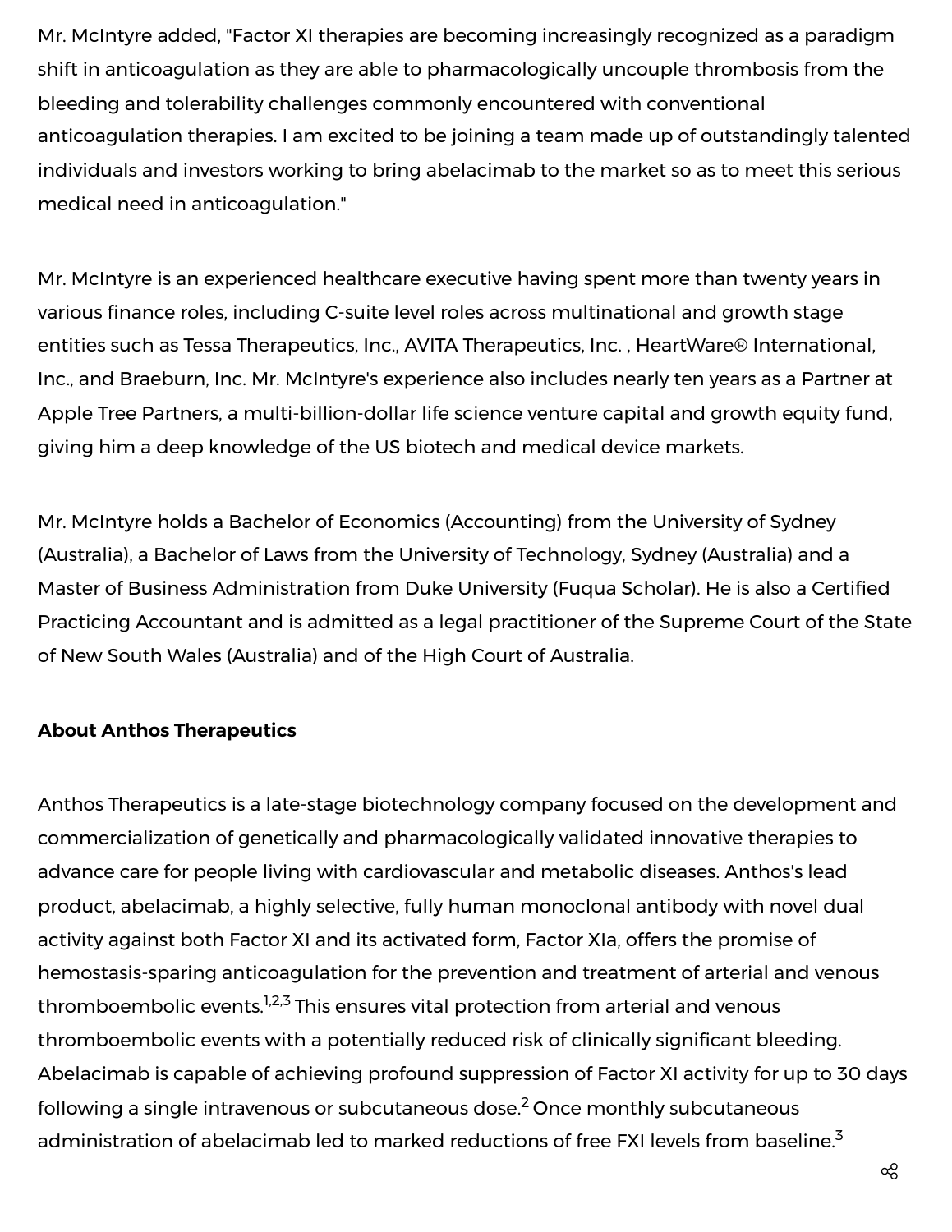Abelacimab has the potential to be a best-in-class and first-in-class anticoagulant as it transitions into three Phase 3 clinical studies prior to the end of 2022. Anthos was launched by Blackstone Life Sciences in 2019.

To learn more, please visit: [https://www.anthostherapeutics.com/](https://c212.net/c/link/?t=0&l=en&o=3403840-1&h=2796032844&u=https%3A%2F%2Fwww.anthostherapeutics.com%2F&a=https%3A%2F%2Fwww.anthostherapeutics.com%2F)

- 1. Hsu et al. *J Am Coll Cardiol. Aug.2021*  [\(https://www.sciencedirect.com/science/article/abs/pii/S0735109721053213?via%3Dihub\)](https://c212.net/c/link/?t=0&l=en&o=3403840-1&h=2140221198&u=https%3A%2F%2Fc212.net%2Fc%2Flink%2F%3Ft%3D0%26l%3Den%26o%3D3381451-1%26h%3D1713772318%26u%3Dhttps%253A%252F%252Fwww.sciencedirect.com%252Fscience%252Farticle%252Fabs%252Fpii%252FS0735109721053213%253Fvia%25253Dihub%26a%3Dhttps%253A%252F%252Fwww.sciencedirect.com%252Fscience%252Farticle%252Fabs%252Fpii%252FS0735109721053213%253Fvia%25253Dihub&a=https%3A%2F%2Fwww.sciencedirect.com%2Fscience%2Farticle%2Fabs%2Fpii%2FS0735109721053213%3Fvia%253Dihub)
- 2. Verhamme P et al. *New Engl J Med July 2021*  ([https://www.nejm.org/doi/full/10.1056/NEJMoa2105872](https://c212.net/c/link/?t=0&l=en&o=3403840-1&h=3045880425&u=https%3A%2F%2Fc212.net%2Fc%2Flink%2F%3Ft%3D0%26l%3Den%26o%3D3381451-1%26h%3D3193778156%26u%3Dhttps%253A%252F%252Fwww.nejm.org%252Fdoi%252Ffull%252F10.1056%252FNEJMoa2105872%26a%3Dhttps%253A%252F%252Fwww.nejm.org%252Fdoi%252Ffull%252F10.1056%252FNEJMoa2105872&a=https%3A%2F%2Fwww.nejm.org%2Fdoi%2Ffull%2F10.1056%2FNEJMoa2105872))
- 3. Yi BA et al. *J Thromb Haemost. Oct. 2021* ([https://pubmed.ncbi.nlm.nih.gov/34714969/](https://c212.net/c/link/?t=0&l=en&o=3403840-1&h=4240676385&u=https%3A%2F%2Fc212.net%2Fc%2Flink%2F%3Ft%3D0%26l%3Den%26o%3D3381451-1%26h%3D3810990299%26u%3Dhttps%253A%252F%252Fpubmed.ncbi.nlm.nih.gov%252F34714969%252F%26a%3Dhttps%253A%252F%252Fpubmed.ncbi.nlm.nih.gov%252F34714969%252F&a=https%3A%2F%2Fpubmed.ncbi.nlm.nih.gov%2F34714969%2F))

## **Forward Looking Statements**

This press release contains "forward-looking statements" within the meaning of the Private Securities Litigation Reform Act of 1995 that involve substantial risks and uncertainties, including statements regarding the initiation, and timing, of future clinical trials and its research and development. All statements, other than statements of historical facts, contained in this press release, including statements regarding the company's strategy, future operations, future financial position, prospects, plans and objectives of management, are forward-looking statements. The words "anticipate," "become", "believe," "continue," "could," "estimate," "expect," "intend," "may," "plan," "potential," "predict," "project," "should," "target," "will," "would" and similar expressions are intended to identify forward-looking statements, although not all forwardlooking statements contain these identifying words. Any forward-looking statements are based on management's current expectations of future events and are subject to a number of risks and uncertainties that could cause actual results to differ materially and adversely from those set forth in, or implied by, such forward-looking statements. In addition, the forward-looking statements included in this press release represent the company's views as of the date hereof and should not be relied upon as representing the company's views as of any date subsequent to the date hereof. The company anticipates that subsequent events and developments will cause the company's views to change. However, while the company may elect to update these forward-looking statements at some point in the future, the company specifically disclaims any obligation to do so.